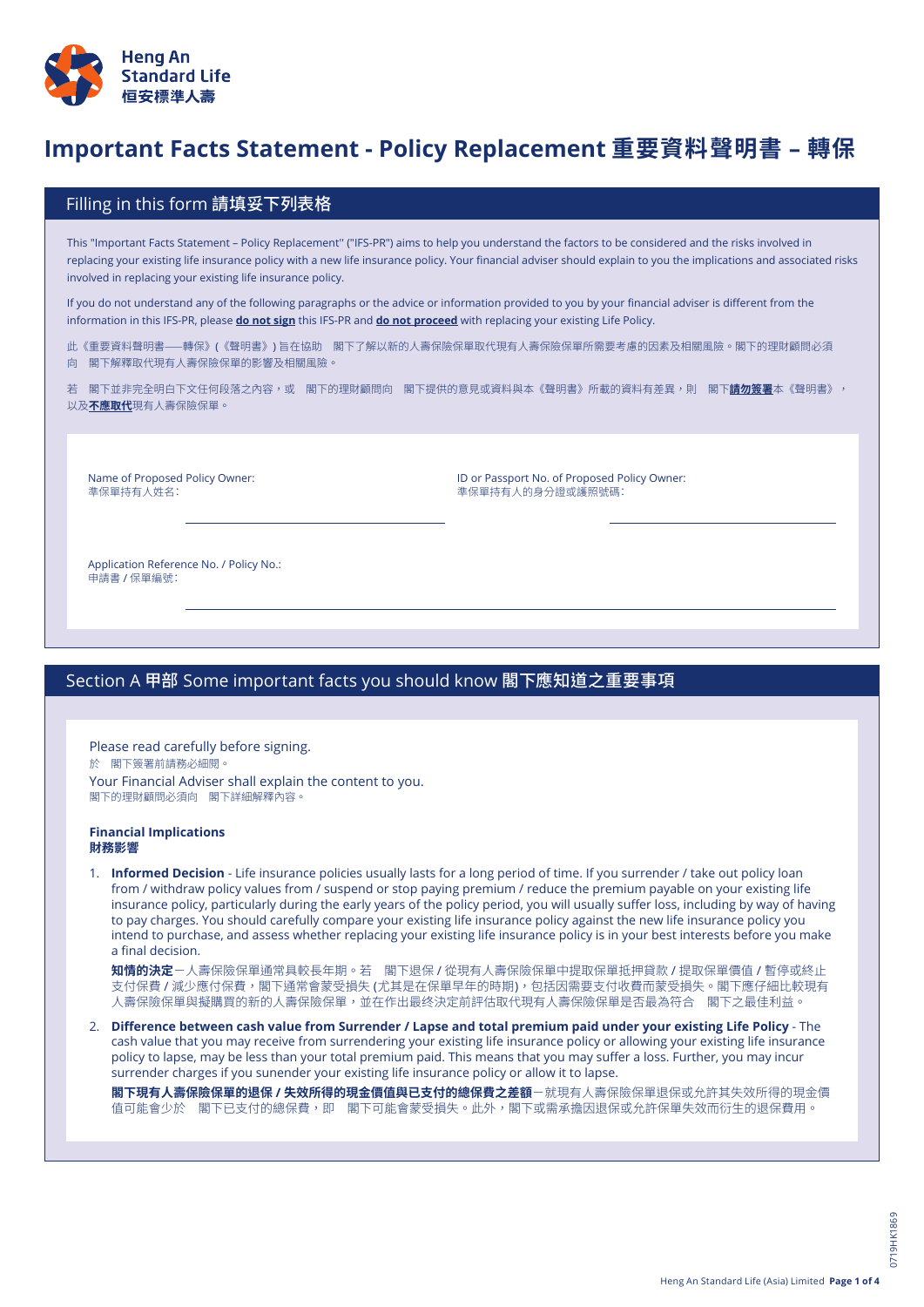3. **Policy Loan Interest** - The issuing insurer of your existing life insurance policy may charge you interest starting from the loan drawdown date, You should carefully review your regular statements to understand the opening and ending loan balance as well as the interest amount charged in the relevant period. Your existing life insurance policy may be terminated if the accumulated loan amount (and interest) exceeds a specified level of the account value / cash value of your existing life insurance policy.

**保單貸款的利息** 一 發出 閣下現有人壽保險保單的保險公司可能會自 閣下提取保單貸款當日起收取利息。閣下應該仔細檢閱定期 報表,以了解於有關時期的期初和期末貸款餘額,以及該期間收取的利息金額。如果累計貸款金額 ( 及利息 ) 超出現有人壽保險保單 的賬戶價值 / 現金價值的指定水平,則 閣下的現有人壽保險保單可能會被終止。

4. **Withdrawal / Partial Surrender Charges** - You may be subject to withdrawal charges or partial sunender charges within a prescribed period before the end of the policy term of your existing life insurance policy. For the new Life insurance policy you intended to purchase, you may be subject to other early sunender / withdrawal charges within a prescribed period before the end of the term of the new Life insurance policy.

提取保單款項 / 部分退保費用 一 若 閣下於現有人壽保險保單的保單有效期前的訂明期限內,提取保單價值或部分退保,閣下或需支 付相關費用。就 閣下打算購買的新的人壽保險保單而言,閣下或需於新的人壽保險保單的保單有效期前的訂明期限內,支付其他提 前退保 / 提取保單價值的費用。

5. **Policy Set-up Cost and Remuneration for licensed insurance intermediaries** - If you purchase a new life insurance policy, a substantial part of the initial premium may be used to pay for policy administration costs incurred by insurers and remuneration for the licensed insurance intermediaries. As a result, you may incur additional cost for replacing your existing life insurance policy.

**開立保單費用及持牌保險中介人的酬勞** 一 若 閣下購買新的人壽保險保單,大部分最初所支付的保費可能會用於繳付保險公司的保 單行政費及持牌保險中介人的酬勞。因此,閣下可能需要爲取代現有人壽保險保單而承擔額外開支。

6. **Higher Premium** - You may have to pay higher premium under the new life insurance policy in view of the difference in age, changes of health conditions, occupation, lifestyle / habit, and recreational activities (as compared with when you purchased your existing life insurance policy).

**較高的保費** 一 因 閣下的年齡増長,及健康狀況、職業 、生活方式 / 習慣及所參與的康樂活動有所改變 ( 與 閣下購買現有人壽保險 保單時相比 ),閣下或需為新的人壽保險保單支付較高的保費。

7. **Loss of Financial Benefit under the existing life insurance policy** - You may lose the financial benefit accumulated over the years (e.g. loyalty bonus or dividends) or to which you may be entitled (e.g. terminal bonus or dividends) under the existing life insurance policy.

**現有人壽保險保單下財務利益的損失** 一 閣下或會損失現有人壽保險保單多年來累積的財務利益(例如:長期客戶獎賞或紅利)或損 失有權從現有人壽保險保單獲得的財務利益 ( 例如:終期紅利或保單紅利 )。

8. **Financial Benefits under the New Life Insurance Policy Not Guaranteed** - The illustrated benefits of a new life insurance policy may NOT be guaranteed and whether they can be achieved depend on the performance of the issuing insurer of the new life insurance policy. If the new life insurance policy is an investment-linked assurance scheme policy, the illustrated benefits are based on assumed rates of return only.

**新的人壽保險保單的財務利益並非保證** 一 新的人壽保險保單的說明所述利益可能並非屬保證利益,並會受發出新的人壽保險保單的 保險公司的表現所影響。若新的人壽保險保單為投資相連壽險計劃保單,則其說明所述利益的計算只基於假設回報率。

#### **Insurability Implications 受保資格的影響**

9. **Changes in Coverage** - If you purchase a new life insurance policy and use it to replace an existing life insurance policy, some benefits, which are the policy features of the existing life insurance policy, may not be covered under the new life insurance policy due to changes in age, health conditions, occupation, lifestyle / habit or recreational activities. Also, riders / supplementary benefits under your existing life insurance policy may not be available under the new life insurance policy.

**保障範圍的轉變** 一 若 閣下購買新的人壽保險保單,並以其取代現有人壽保險保單,則現有人壽保險保單的部分保障,可能會 因 閣下年齡、健康狀況、職業、生活方式/習慣及參與的康樂活動有所轉變,而不包括在新的人壽保險保單的受保範圍内。此外, 新的人壽保險保單可能並不會包括閣下現有人壽保險保單的附加保障利益。

#### **Claims Eligibility Implications 索償資格的影響**

10. Benefits under the existing life insurance policy will no longer be payable to you if you surrender the policy or allow it to lapse. Besides, you may need to start a new waiting period in respect of certain benefits (e.g. medical, critical illness, suicide or incontestability) under the terms and conditions of the new life insurance policy.

若 閣下就現有人壽保險保單退保或允許其失效,則現有人壽保險保單將不再為 閣下提供保障。此外,視乎新的人壽保險保單的條 款及細則,某些保障的等候期或需重新計算 ( 例如:醫療、危疾、自殺或不可爭議的情況 )。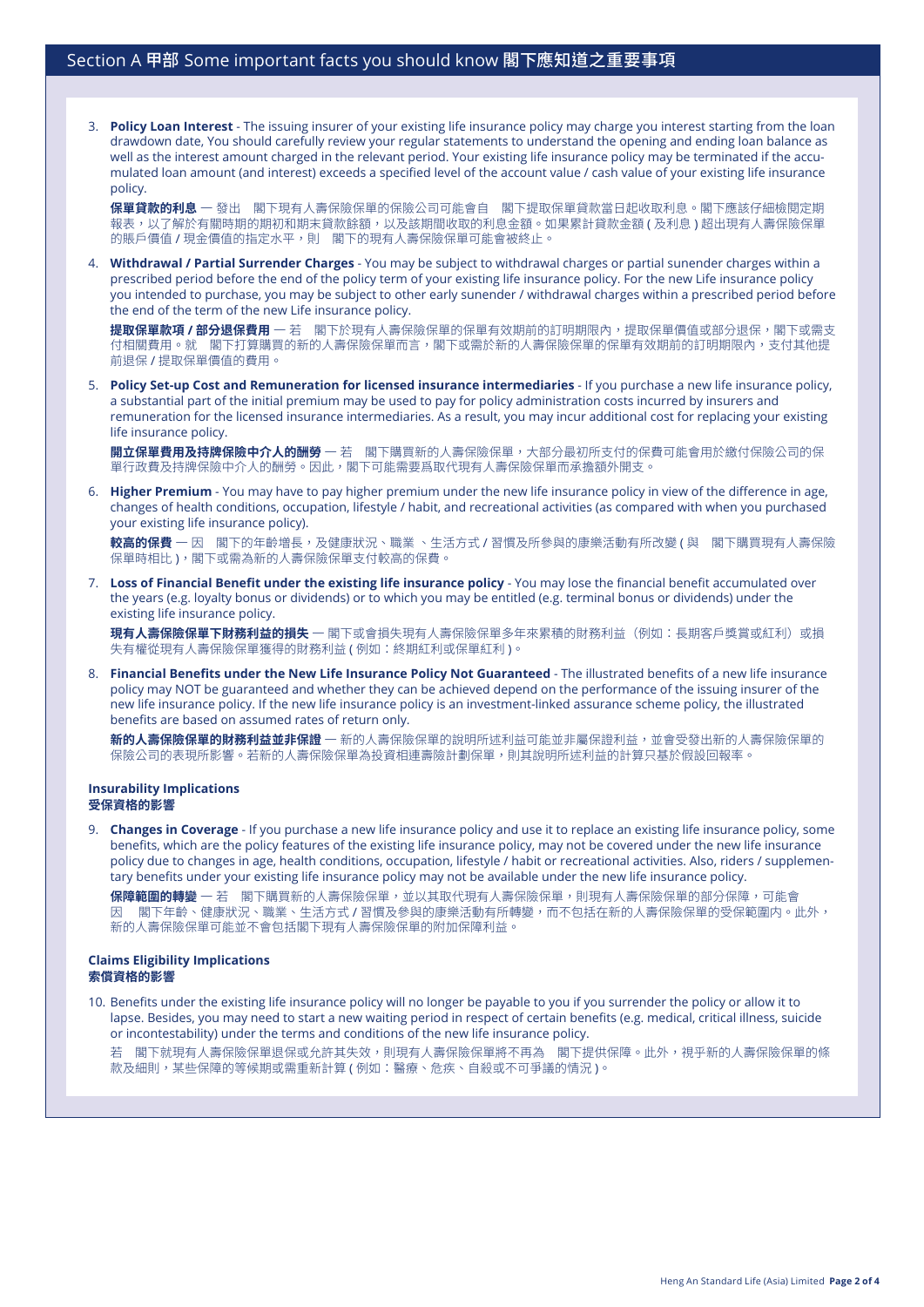## Section B 乙部 Declaration by the Financial Adviser 理財顧問聲明

I declare that I have discussed and explained the implications and associated risks (including the above listed items) to the Applicant/Proposed Policy Owner regarding his/her decision to replace his/her existing life insurance policy with a new life insurance policy. I further declare that I have not made any inaccurate or misleading statements or comparisons, or withheld any information which may affect the decision of the Applicant/Proposed Policy Owner. 本人聲明,本人已經與申請人 / 準保單持有人討論並解釋申請人 / 準保單持有人就以新的人壽保險保單取代現有人壽保險保單的決定對其的影響及相關風險 ( 包括上述 各項);本人亦聲明,本人並無作出任何不準確或誤導的陳述或比較,或隱瞞任何可能影響申請人 / 準保單持有人的決定的資料。

Signature of the Financial Adviser 理財顧問簽署

Full Name of the Financial Adviser 理財顧問姓名

Licensed No. 牌照號碼

Date (dd/mm/yy) 日期 ( 日 / 月 / 年 )

# Section C 丙部 Declaration by the Applicant / Proposed Policy Owner 申請人 / 準保單持有人聲明

I understand the content of the above listed items. 本人明白上述各項之內容。

**Warning:** you must read all items carefully and check that the Financial Adviser has explained all the information on this IFS-PR before you sign this IFS-PR.

**忠告:**閣下必須細閱所有項目,以及確保在簽署本《聲明書》前,理財顧問已經向 閣下解釋本《聲明書》上所有資料。

Signature of the Proposed Policy Owner 準保單持有人簽署

Date (dd/mm/yy) 日期 ( 日 / 月 / 年 )